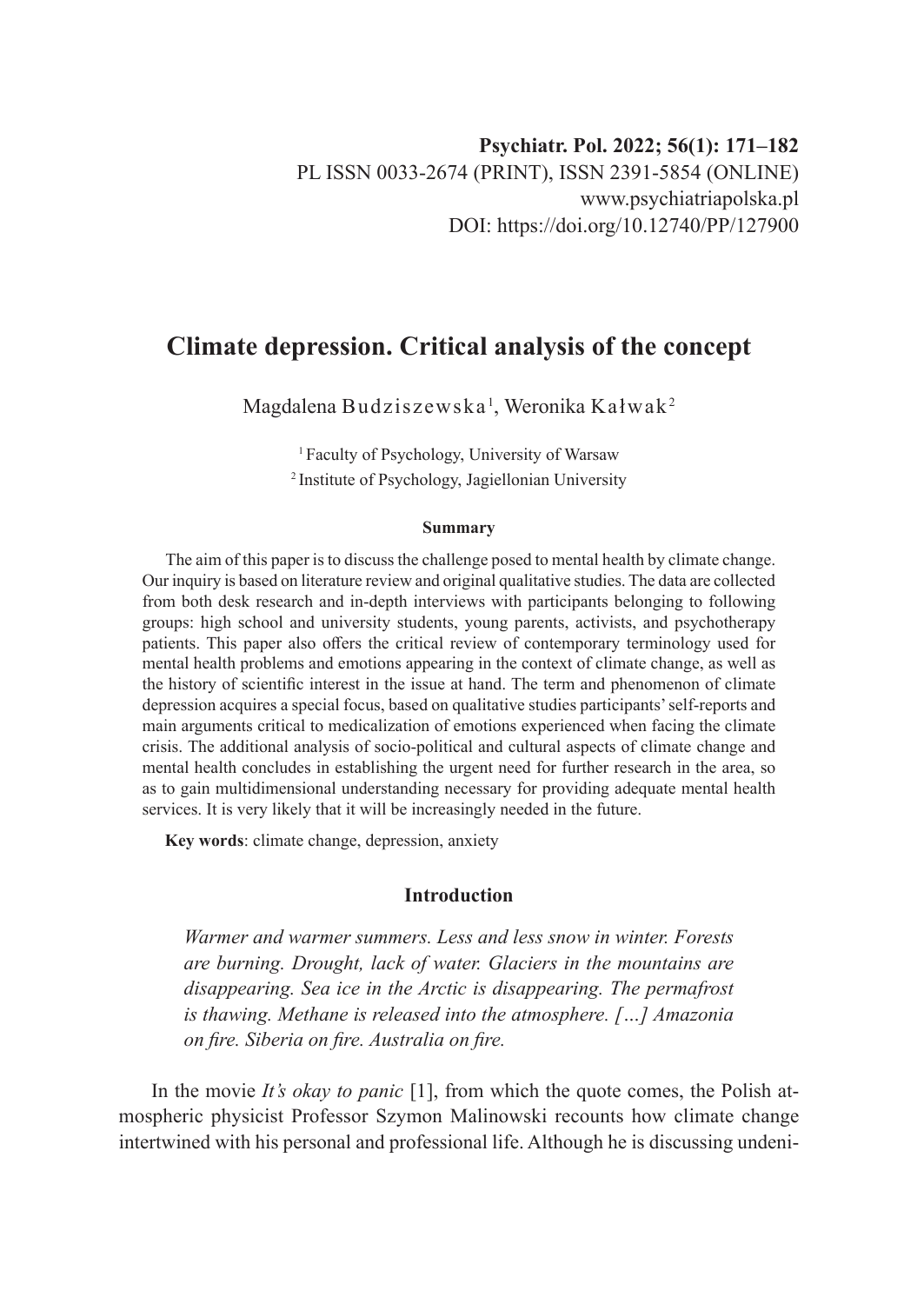able facts, such a list of calamities presented at the opening credits sounds infinitely depressing and relentless, like intrusive thoughts. Malinowski, among many other researchers, has taken a position on the legitimacy of emotional responses to the climate crisis. In 2018, Nature Climate Change published a report which shows that the awareness of the problem can be a serious stressor, and even a risk factor for mental health, also for the scientists involved [2].

The aim of this text is to reflect on the issue of mental health in the face of the climate crisis. The starting point is the sheer ambiguity of the term 'climate depression'. Our reflection is based on the review of available scientific literature and own qualitative research. In our interview studies carried out between 2018 and 2020, the topic of strong emotional experience of climate change and coping with it proved to be lively discussed in such groups as adolescents, activists, young parents and those planning offspring, as well as students or psychotherapy patients<sup>1</sup>. Participants declared burdensome depressive and anxiety symptoms, resignation and trauma-like symptoms; some of them referred to these climate-related difficulties as climate depression, and several participants sought professional help. Although qualitative research does not allow us to say anything conclusive about the prevalence of the phenomenon, the tremendous response to our inquiry suggests that we are dealing with a new phenomenon, as well as the emergence of new popular terms ('climate anxiety,' 'climate depression') that deserve the attention of practitioners and researchers.

The first instance of ambiguity appears in the face of the abundance of media materials and attempts to seek support in social media, where the users use the term 'climate depression.' This term also appears in some statements by practicing psychologists and psychotherapists, formulated as part of their psychoeducational activities; finally, the Polish Suicidological Society takes notice of climate depression in its bulletin from the end of 2019 (while referring to press materials) [3]. At the same time, this term does not appear in any of the scientific articles in the literature review<sup>2</sup>. Professionals

<sup>1</sup> Qualitative studies mentioned here are conducted independently by both authors, and most of them are still in progress. A variety of qualitative techniques is being used, drawn from in-depth interviews with experiential focus and conducted face to face. We also use discursive and secondary analyses. The average sample size is about ten interviewees for one subgroup. So far several dozen interviews have been collected with groups of psychotherapy patients, youth, parents, and activists. The co-authors of some part of this research are also students participating in our research team and/or master seminar.

<sup>2</sup> A search of the EBSCO database of titles and abstracts of scientific articles, using the term 'climate depression', resulted in 306 titles (198 titles after deleting duplicates). We have identified 7 texts on climate change referring to depression as a medical condition, of which three were of a scientific nature and the other ones were press releases. None of the texts used the term 'climate depression.' A climate depression search in the Google Scholar database resulted in over 120,000 pages of results. Up to page 20, the term 'climate depression' appeared once, in a press release about the psychological difficulties experienced by climate change scientists, but only in its title added by a journalist (M Thomas *Climate depression is for real: Just ask a scientist*, Grist, October, 2014). A search in the EBSCO database using more liberal terms ('climate change' or 'global warming' and 'depression' and 'mental') resulted in a list of 199 titles, 19 of which concerned the relationship between climate change and mental health (14 scientific articles, 5 press releases). None of the texts contain the term 'climate depression,' but one of the articles deals with 'climateinduced depression' [5].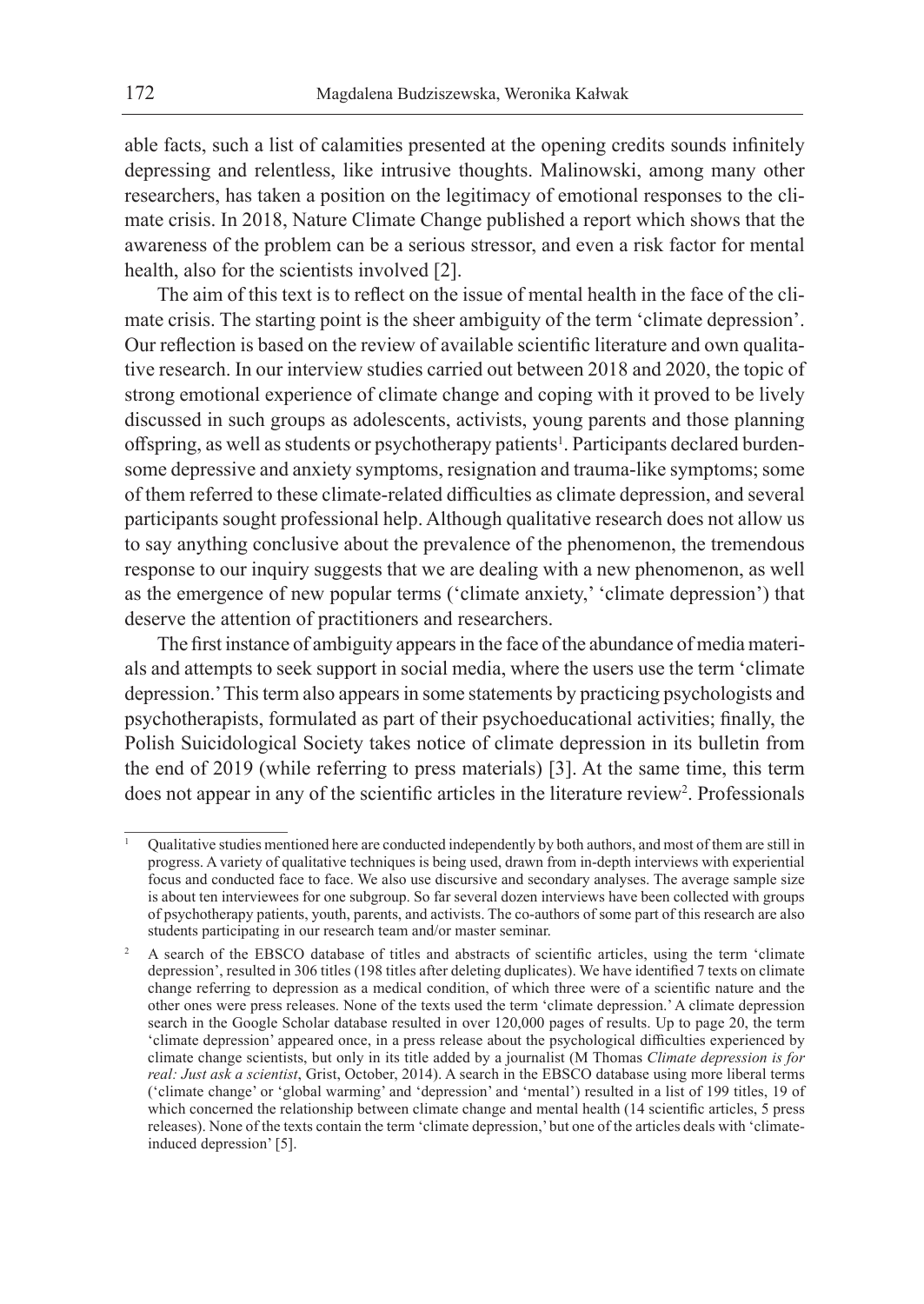seem to distance themselves from using this term, preferring a more neutral language (e.g., 'climate stress'). The point is to avoid over-medicalization of the phenomenon, which can be seen as an expression of a realistic concern for the condition of the planet, proving an adequate assessment of reality and lack of denial. Although frequent worry is generally strongly associated with psychopathological symptoms, Verplanken and Roy [4] have proved this correlation not valid for people who are worried about climate. Rather, such individuals are more open to experience and more often act proenvironmentally. The authors emphasize that climate worry is a rational concern in the current situation and not an expression of 'mass neurosis' or 'hysteria.'

On the other hand, the importance of self-identification with climate depression, usually occurring at the moment of recognizing their own situation in the encountered material, is emphasized by the participants of our interviews. They talk about an uplifting sense of community, about the awareness that "others feel the same as I do. " Above all, they talk about the loss of a painful sense of isolation occurring when confronted with the others who do not understand and with whom it is impossible to share the strong negative emotions associated with global warming. Some of the participants first encountered the term in an advertisement inviting them to take part in research-bound interviews. Recognizing themselves in the label of 'climate depression' validated their suffering ("this is true (…) since there is even a word for it and it is being researched"). Interestingly, so far, a significant number of participants have been remarking at the beginning of the study that they "have no diagnosis of climate depression" (or depression at all). However, also many of them now or in the past have undergone psychotherapeutic or psychiatric treatment, sometimes because of the suffering experienced in the face of climate catastrophe (Budziszewska, Kałwak, own unpublished research).

The proof of the widespread use of the term 'climate depression' can be also found in the emergence of several psychological support groups linked by the common theme of climate depression – e.g., in Poland in Lodz, Warsaw and Poznan. The term 'depression' (and therefore perhaps also 'climate depression') is used in everyday speech in a different and more broad way than its professional meaning suggests. Moreover, as a result of many years of international psychoeducational programs, depression has become relatively normalized and destigmatized in social life, which may favor the use of a well-established and socially acceptable term for a never and less known phenomenon. Perhaps we are dealing here with a case of folksonomy, as society is signaling to science of an important phenomenon that needs to be professionally addressed?

#### **The history of considering environmental and climate impacts in psychiatry**

The topic of mental health risks associated with global warming has been addressed in the scientific literature with increasing frequency at least since the 1980s. In the first decade, single mentions occurred as warnings about possible deterioration of mental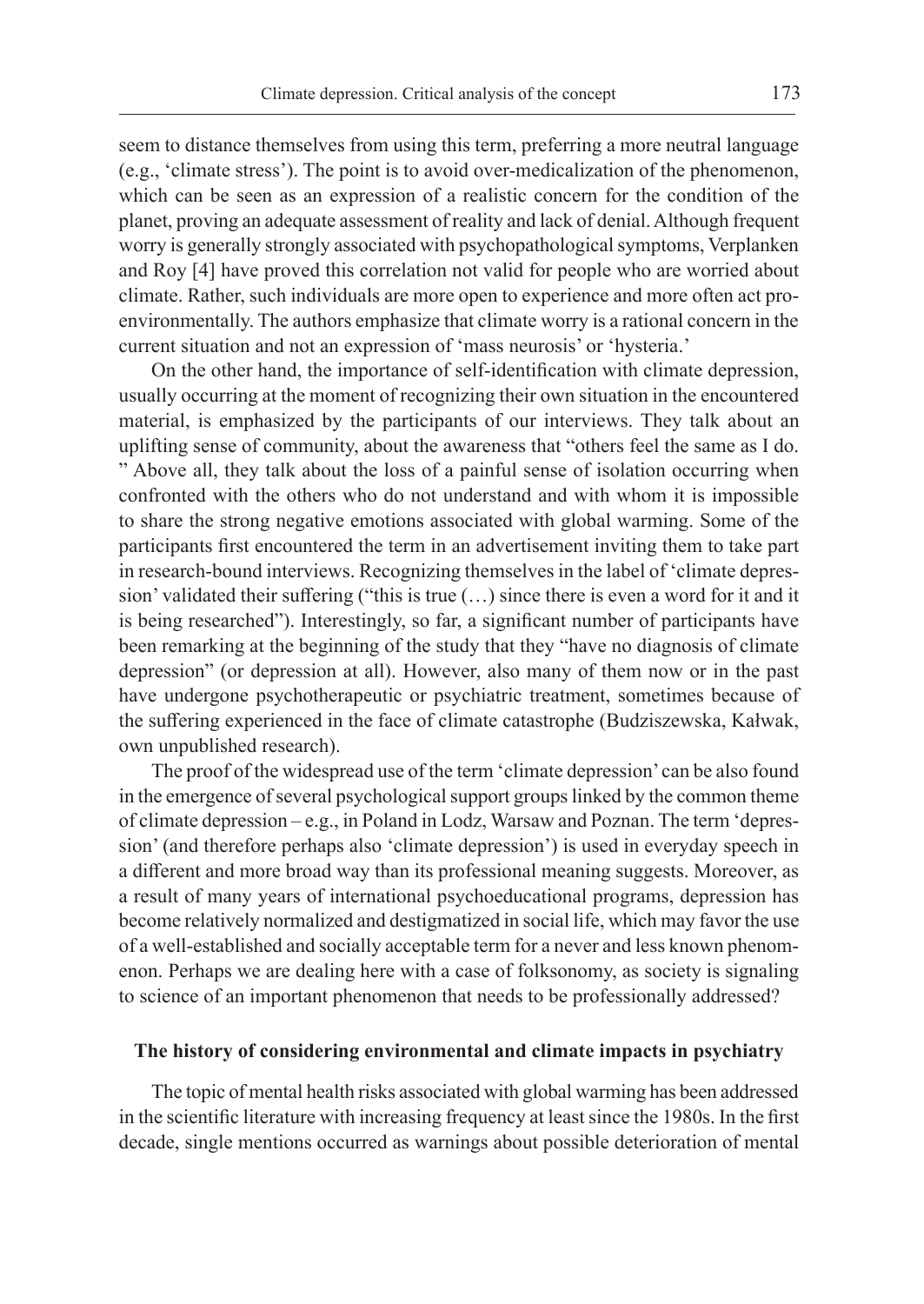health of the population, as the scientists inquired about the possible psychological reactions of people in response to changes in the distribution of goods and in relation to the impact of the economic situation – which they suspected would deteriorate as a result of climate change [6]. Dotto [7], being an early precursor, warned against mental illness and 'psychological exhaustion' if a rapid warming of the climate were to occur.

In the 1990s, the emerging mental health reports continued to be delivered in the form of projections and warnings, albeit more specific ones. It was suggested, for example, that the need for holistic support and psychological assistance may emerge among island communities forced to emigrate completely [8]. The researchers focused on increased health risks caused by severe weather events. An important precursor of the present literature is the book *The environment and mental health: A guide for clinicians* edited by Ante Lundberg [9]. The authors of individual chapters insert the reflection on global environmental changes and climate warming into the understanding of environmental health, until then limited mainly to occupational health issues. The co-authors of the book launch the thesis that care for the natural environment is crucial for the protection of public mental health. In her introduction, Ante Lundberg draws attention to the need to modify the established notion of the environment, so that it is no longer limited to family and the nearest social environment. She advocates for the acknowledgement of non-social environment and recognition of the importance of biological and physical aspects for individual psychological functioning.

The years 2000 and later brought an explosion of scientific interest in the subject. Apart from further prognoses, the first reports of a *de facto* deterioration of mental health (especially in the case of the inhabitants of regions already affected by global warming) began to materialize. The literature now comprises hundreds of positions, including several institutional reports and major attempts at synthesis. In general, the consequences of climate change for mental health are divided into direct and indirect, as well as acute and chronic. Their detailed description can be found elsewhere [10–12]. APA Report 2017 [11] lists, among others: anxiety and depression, addictions, increased risk of aggression and violence, strain on social relationships, chronic multidimensional stress, loss of autonomy and control, PTSD, loss of personal and professional identity, feelings of helplessness, fatalism, loss of meaning in life. The key point is that some of these reactions are anticipatory; i.e., the experienced suffering and psychopathological symptoms are associated with anticipation rather than actual experiencing of a catastrophe. This is particularly characteristic to the inhabitants of relatively safe regions of the global north, including Poland, as opposed to the inhabitants of the global south, who more often fall victim to disasters, wars, and worsening living conditions caused by climate change [13].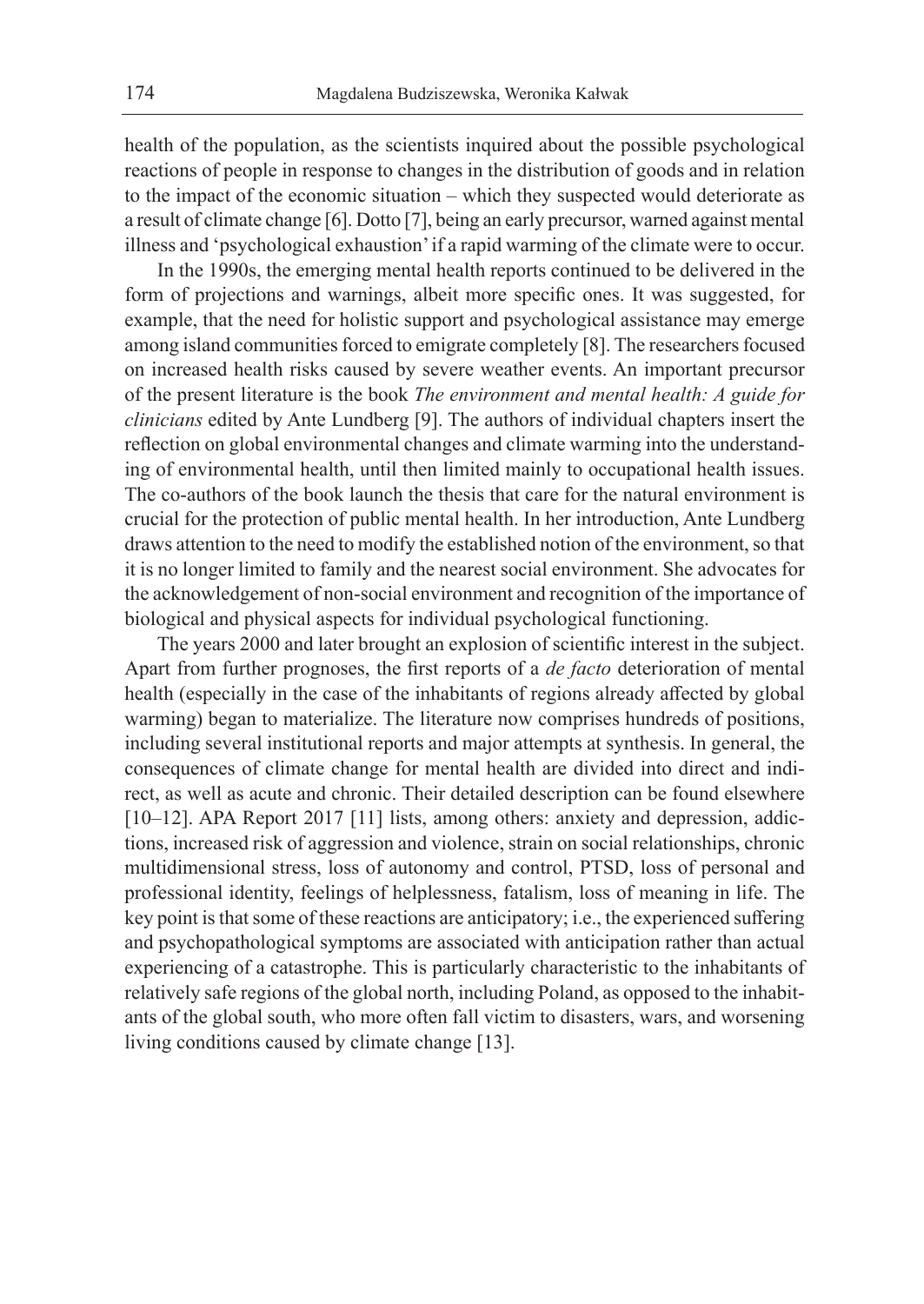### **Modern professional and institutional response**

Both individual professionals [14] and professional associations have been increasingly vocal in recent years on the subject of obligations arising from the climate crisis. The first report of the American Psychological Society on the relationship between psychology and global warming [15] postulated a number of actions in the field of social psychology (e.g., confrontation with denialism) as well as community and clinical psychology. The next APA report from 2014 [10] expanded on a topic of health that had been discussed from the beginning, and the last one published in 2017 [11] focused exclusively on the negative consequences of climate change for mental health. Since 2017, APA representatives formally participate in the proceedings of the International Panel on Climate Change at the UN – IPCC. The APA is followed by other professional organizations; e.g., in 2015 the International Psychoanalytical Association adopted the so-called Boston Declaration, which states that the task of analysts should be to actively seek to reverse "denial, helplessness, and apathy" towards climate change. On the other side of the globe, the Australian Psychological Association has issued a number of publications and recommendations, among others, for people experiencing emotional difficulties due to climate change. In Poland, a declaration on this issue was given, among others, by the Faculty of Psychology of the University of Warsaw (in 2019); a research group on climate change was created by the Rasztow Institute for Group Analysis (also in 2019), and the Polish Psychiatric Association established the Committee for Climate Psychiatry in 2020. The above list of institutional responses is, of course, by necessity, cursory and brief.

### **Most commonly used terms**

# Eco-anxiety and climate anxiety

Various terms are used in professional literature to describe these emotional and mental health difficulties. The term 'climate anxiety' or 'eco-anxiety' often appears both in professional reports [10, 11, 15] and in literature. Historically, the term ecological anxiety referred rather to obsessive and irrational anxiety about various forms of environmental pollution. Clinicians were advised to communicate to such patients a relatively lesser significance of environmental threats as compared to other known sources of risk (such as car accidents or smoking), thus appealing to their rationality. However, in the case of climate change, given its global nature, the question remains open: What level of concern is appropriate here? The risks associated with climate change are clearly underestimated in society and the use of defensive mechanisms, such as denial, detachment, and disavowal are empirically documented [15]. Contrarily, people experiencing climate change anxiety are often more knowledgeable than the rest of the population (and often the clinicians themselves), and their perception of the existential threat as serious and currently far from being solved is basically correct.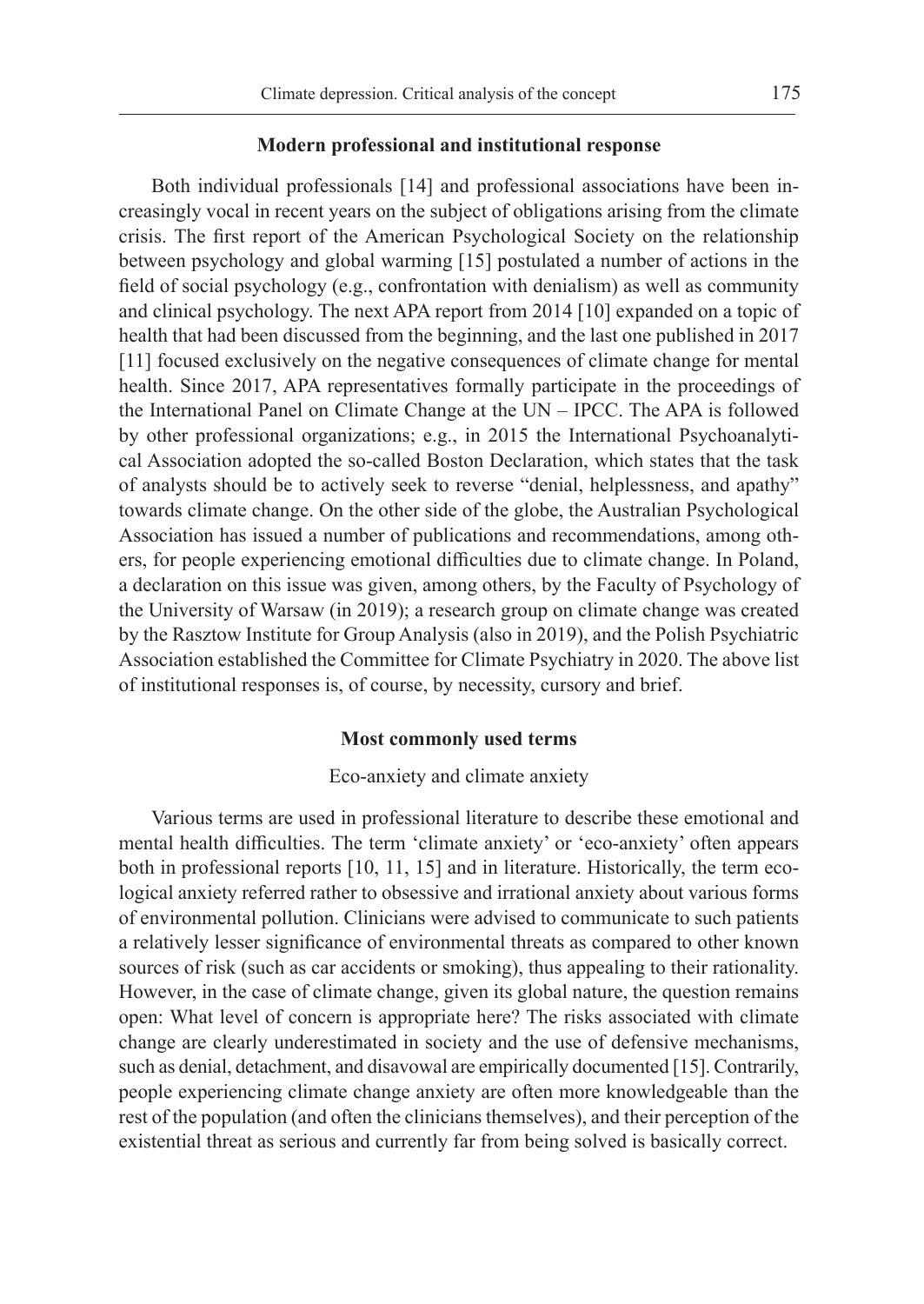Among the professional groups at particular risk are, as has been pointed out earlier, scientists themselves, as well as people well informed by virtue of their profession: journalists, policy makers and activists [2]. Preliminary evidence indicates that another vulnerable group may be the clinicians themselves. In the Seaman study [16] on how clinicians respond to patients bringing climate change theme into therapy conversations, 62% of the clinicians indicated that they themselves experienced feelings of fear, anxiety, danger, anger, and sadness during such discussions. Significantly, the majority of medical practitioners considered these conversations to be very significant and impactful in terms of their attitude towards patients.

To sum up, climate change anxiety is often realistic and can affect anyone, including clinicians, which poses a particular challenge to the therapeutic process (Sally Weintrobe discusses this issue in detail [17]).

### Existential anxiety and collective emotions

Another frequently used term is 'existential anxiety.' The totality of the threat of climate change, which implies being confronted with human mortality, gives it the character of an existential crisis. Emotions can be experienced in relation to oneself as well as in relation to important groups with which we identify. In the second case, we talk about collective emotions. The advantage of thinking about climate anxiety as a collective emotion is reflected in the research on collective angst – which is a not necessarily conscious fear of one's own in-group continuity, future and survival [18].

# Fear, panic

Since the threat of climate change is realistic, the term 'climate fear' is sometimes postulated to use. However, since the consequences of climate change are stretched over time and burdened with uncertainty, it seems that the word 'anxiety' remains in use, independent of the psychological definition. An intense and politically motivated debate is currently taking place around the public use of terms such as 'anxiety,' 'fear' and 'panic' in relation to climate change, as well as the adequacy of the feelings they call into attention. Climate activist Greta Thunberg, at the World Economic Forum summit in Davos in 2019, addressed the audience with such opening words: "I want you to panic." This phrase entered the canon of the media discourse about the climate crisis and caused a wave of criticism. The opponents accuse Thunberg of calling for excessive emotional reactions and point to the irrationality and harmfulness of emotions such as panic. Her supporters, however, stress out that it is precisely the lack of vivid emotions in the face of the threat of ecological and humanitarian disaster – the mechanism of which, based on a scientific consensus, is known and incontestable – that deserves criticism, and can even constitute a certain kind of psychopathy. Thus, the debate about the adequacy of experiencing such responses as fear, anxiety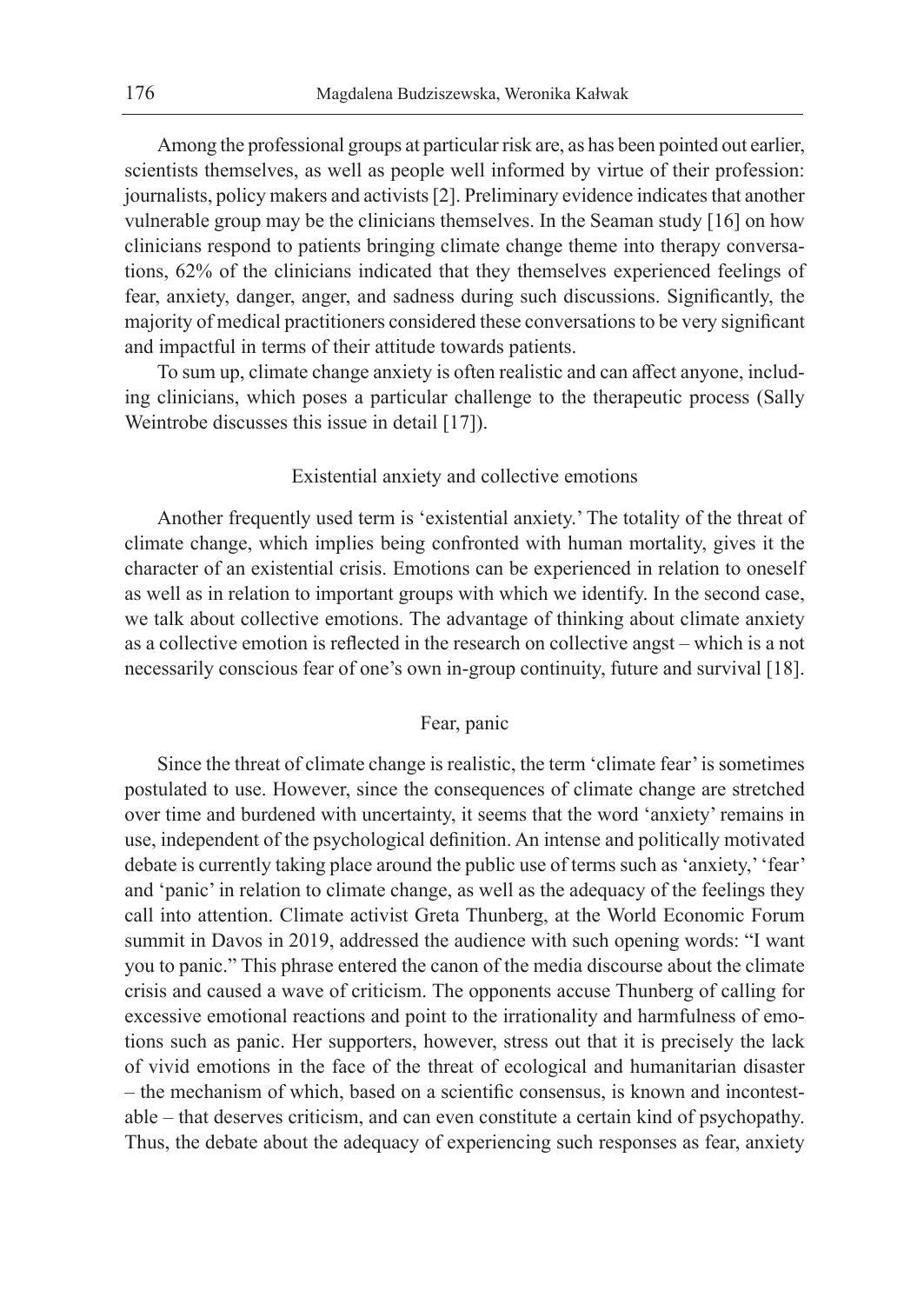and panic – seemingly only a scientific debate about their place on the continuum of norm and pathology – turns out to be a dispute about the shape of social and political reaction to perhaps the most serious global challenge of our times. Such a situation is, in fact, nothing new in psychiatry. Behind the question of to what extent one can, or even should, be afraid of climate change is the fundamental inquiry about future of our civilization, while public disclosures of anxiety evoke strong responses from the public because they challenge the status quo.

### Solastalgia, mourning, fatalism, and hopelessness

Philosopher Glenn Albrecht [19] introduced a concept of solastalgia to describe painful, nostalgic feelings associated with the loss of a well-known natural environment, such as the landscape, meaningful place or a sequence of seasons. The concept of mourning, sometimes in opposition to depression, is also often used in the literature. Mourning (also after the loss of the natural world) may be unrecognized and socially unacknowledged, but the concept of mourning itself does not connote a disorder (such as depression). Instead, it indicates processual character. In consequence, several stadial models of climate mourning have been proposed [20]. On the other hand, the concepts of both lack of hope and fatalism are used in empirical studies rather than in clinical research, due to their better operationalization.

# Apathy and melancholy

Renee Lertzman, author of the psychoanalytically oriented book *Environmental melancholia* [21], postulates the existence of a specific gap between the real concern of people for the degradation of the environment and their lack of ability to express these feelings and to transform them into action. This in turn creates an impression of a widespread social indifference. She describes this phenomenon as environmental melancholy, the unconscious feeling of deep disturbance and profound loss, combined with simultaneous difficulty in naming and expressing this experience. The result is apathy, non-involvement and pessimism; phenomena that are depressive in their very nature.

### Climate stress

The concept of 'climate stress' has been proposed as an umbrella concept covering the multiplicity of psychological responses [10] to the stressor of experienced or anticipated climate change. Depending on individual cognitive assessment and resources, it can be perceived as more or less grave. If the risk posed by climate change is assessed as probable and of apocalyptic magnitude (or at least life-and-health-threatening, for oneself or children), it may manifest itself in symptoms similar to traumatic stress. This is referred to in the literature as 'pre-PTSD.'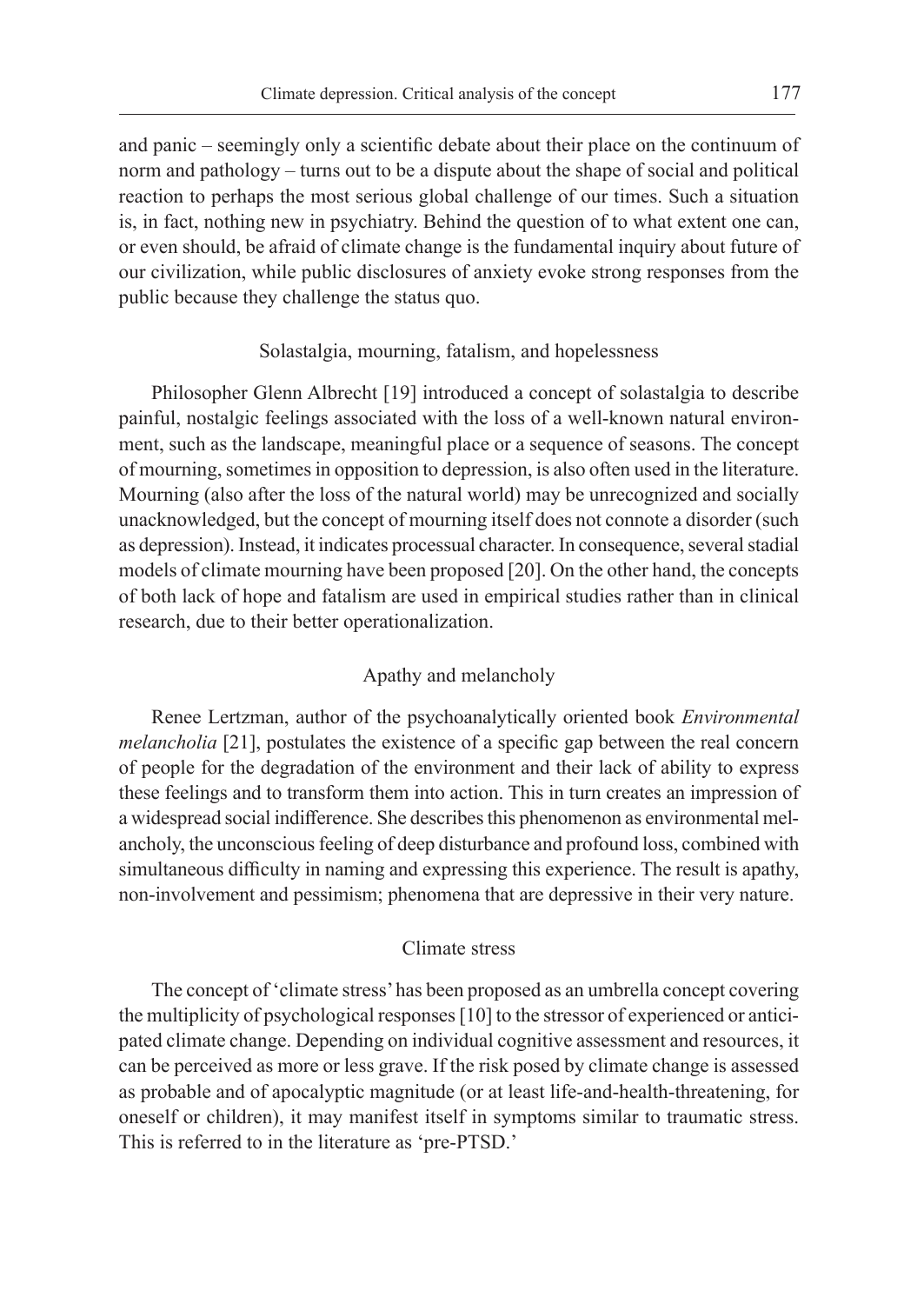The notion of climate stress, while taking into account the whole continuum of stress reactions, allows for the use of stress coping theories in current research. The strong basis of such a conceptualization is that emotions and reactions are seldom isolated. Rather, one experiences a complexity of feelings dynamically changing over time, alternating from anxiety and sadness to anger, as well as a shifting sense of agency and meaning of life. Therefore, a general model of stress response explains such shifts better than focusing on just one type of emotion [22]. In addition, this corresponds to the experiences shared by participants of our interviews (Budziszewska, Kałwak, own unpublished research).

### Climate depression

It is only against the background of the above summary of climate-anxiety-related terminology that the meaning of the concept of climate depression begins to emerge. Paradoxically, the term is rarely used or discussed in professional literature. However, depression is mentioned as one of the possible reactions resulting from climate change [10, 11, 15]. Estimating the prevalence of this new phenomenon is difficult, not only because of the lack of formal recognition criteria, but above all because of the professional position on its nature that has not been established so far. Thus, 'climate depression' seems to be a term of a common language with a medicalized sound to it. On the other hand – and this is particularly important from the perspective of this article and the exploratory goals of qualitative research – this term has been spontaneously chosen by research participants, who present it as one with which they easily and willingly identify, to describe their own experience. This may mean that the term 'climate depression' reflects a certain shared experience, responding to an authentic, important, and deeply felt subjective phenomenon, although it does not indicate a precise psychiatric concept or a diagnosis.

What is the core of this phenomenon? Perhaps the profoundness of the suffering and the lack of hope, associated with a shared sense of helplessness in the face of the climate crisis. Depression, unlike other forms of dejection, connotes an extremely malignant, protracted inner distress. This word is sometimes associated with some kind of accusation and/or call for help. What causes "the depression" is experientially undeniable and demands to be acknowledged. Frequent themes in interviews with people who, according to their own self-diagnosis, suffer from climate depression include anxiety, helplessness, lack of hope, fatalism ("it's too late to prevent catastrophic climate change"), loss of meaning in life and interests ("in this situation, why should we learn, develop?"), social withdrawal and loneliness, a sense of burnout in action, lack of power and passivity, irritability and anger, aggressive and self-aggressive fantasies, persistent nightmares and insomnia. Many of the themes are related to parenthood: considering, postponing decisions, or giving up having children, as well as anxiety about the future of children who already are there. At the same time, these difficulties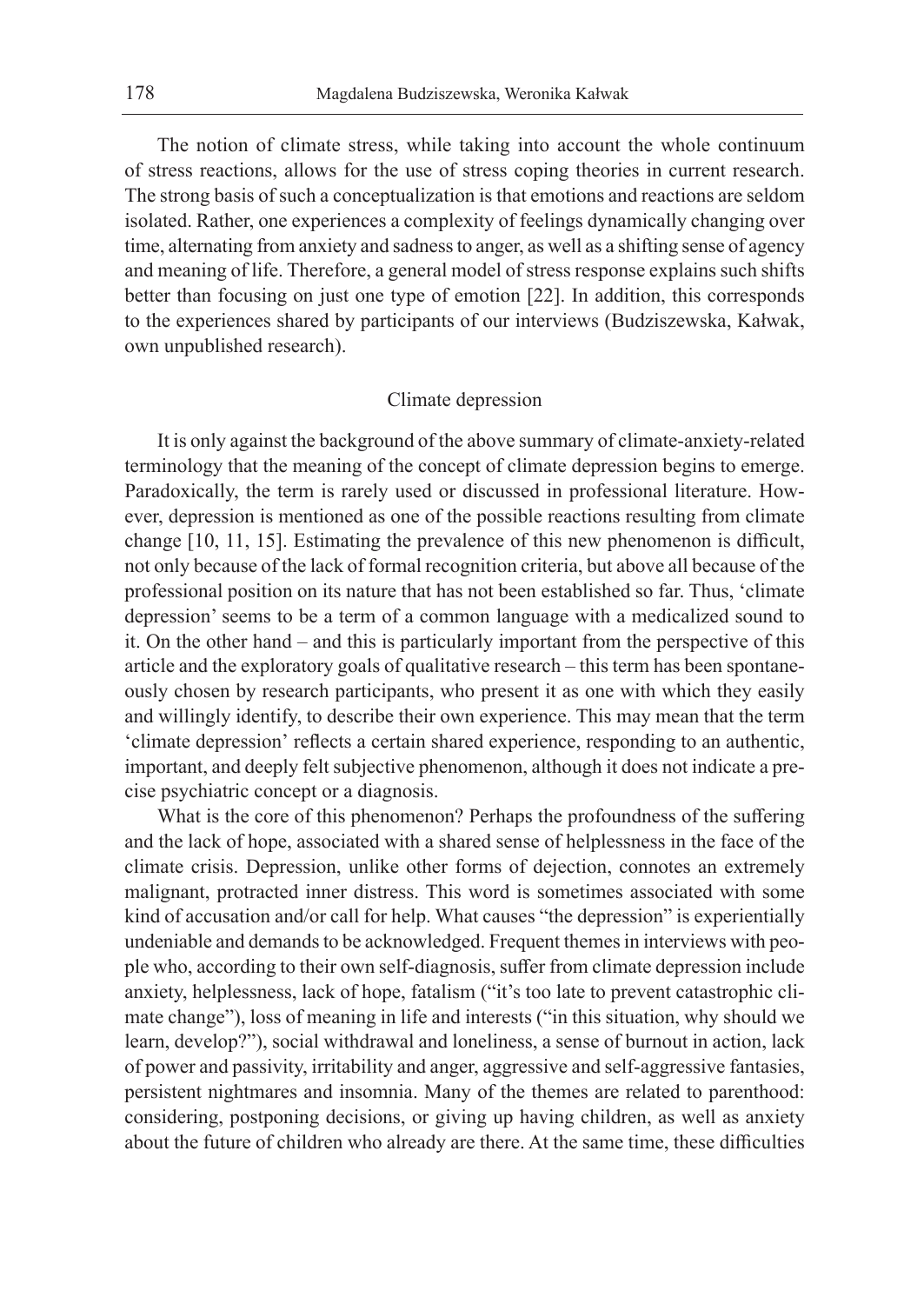usually do not reach a clinical level, or they reach this level for a short time (several days to several months). Similar difficulties, in a similar vein, are reported by people who are highly-functional socially and professionally, with no history of earlier mood disorders, as well as by those who have had previous diagnosis of depression and anxiety disorders. In the latter case, however, our interlocutors often share the impression that feelings related to climate are qualitatively different. They experience them specifically as being more rational and externally located, and thus more difficult to control; e.g., through skills acquired through psychotherapy. Thus one often formulated expectation for psychologists and psychiatrists is that the medical practitioners already have prior knowledge of the matter and an opinion based on scientific consensus, so that the patients do not have "to enlighten" their therapists or, in extreme cases, to meet with some forms of climate denial (Budziszewska, Kałwak, own unpublished research).

The existing literature [11, 13, 15] points out that emotional distress in response to climate change, if left unattended, can lead to fatalism and despair, thus contributing to the deterioration of mental health of individuals and populations. This, in turn, poses a challenge to public health, while it also leads to an obstruction of the technological, social and economic changes required by climate protection. Therefore, in order to maintain a realistic hope for the necessary social change, it is crucial to discuss how to deal with these difficulties, both in the area of public discourse and in psychiatry and psychological assistance [24].

The approaches discussed so far in the literature are related to the notion of active hope [13], which supports individual and collective sense of agency, experience of community, and transformative action. Preliminary reports indicate that such experiences, especially open communication and joint action, actually improve patients' well-being [13, 22]. At the same time, the notions of hope and agency are associated with pitfalls and paradoxes that have so far been little explored. For example, there is a growing awareness of the inadequacy of individual actions, while the entanglement of the individual in complex political and economic systems that are beyond understanding may encourage an untrue and unfavorable attribution of responsibility rather than increase the sense of agency. Therefore, the role of psychological assistance and psychotherapy cannot be overestimated, provided that we consider it as complementary or alternative to the promoted community actions, depending on the needs and capabilities of the people and population concerned. The benefits of individual psychotherapy and the needs of professional support groups are present in our research results, and the role of psychological assistance is emphasized in the literature [13]. The theoretical and ethical foundation of psychotherapy and its supportive role in the face of climate change, discussed within the new fields of eco-psychiatry and eco-psychology, are issues that should also become a topic in mainstream psychiatry and psychology [25].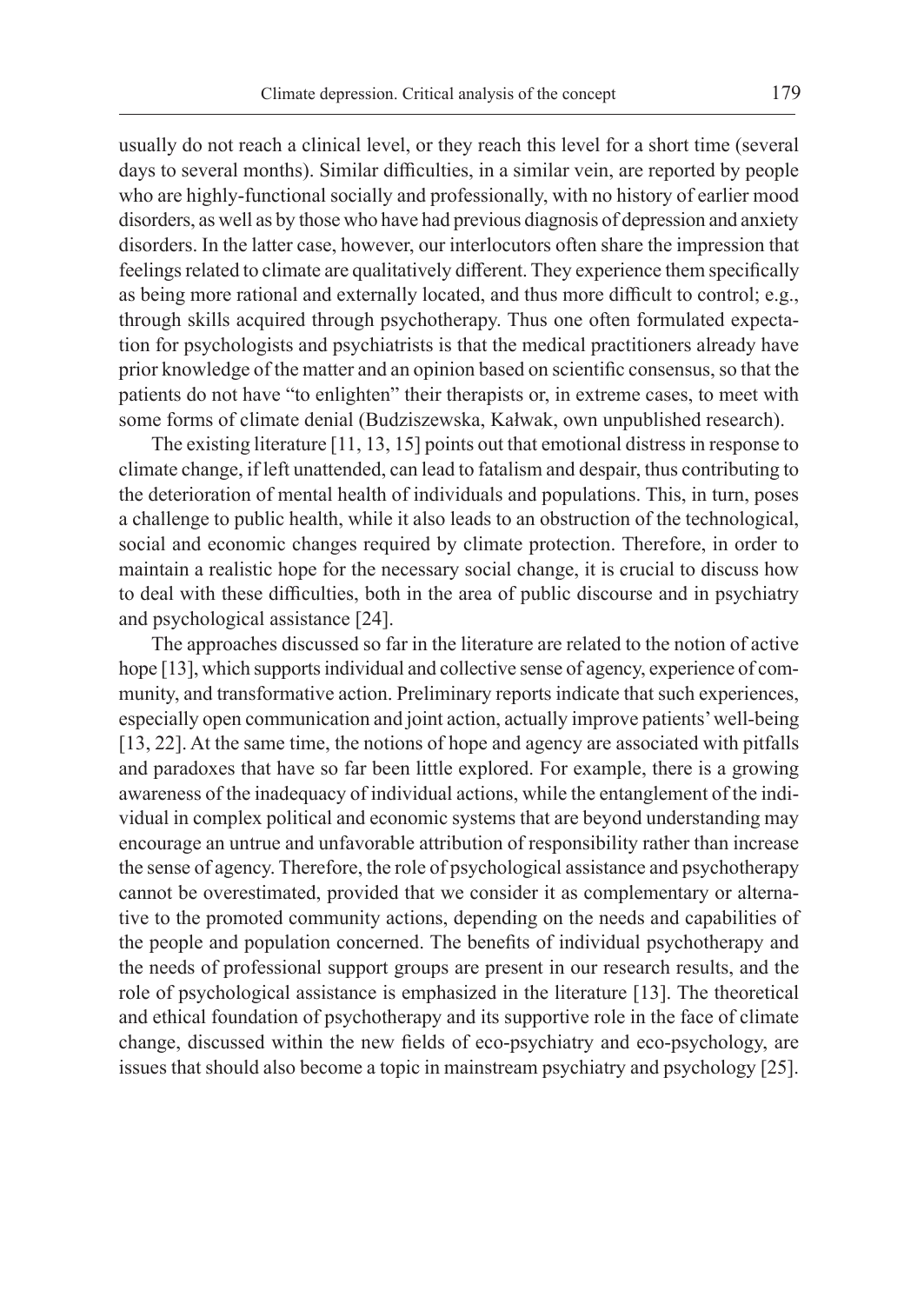### **Recapitulation**

The phenomenon of climate depression challenges the traditional schemes of understanding mental disorders, especially the established ways of thinking in terms of rationality/irrationality, internal/external source of psychopathology and determining mental health by the adequate perception of the world. Perhaps we are dealing with a pathological (suffering paralyzing everyday life) but justified (therefore, rational) reaction to the realistic and total threat in the world: not inside the individual or his/ her family but outside in the material environment of every person's existence.

From the very beginning, discussions about climate depression have been criticized for the medicalization mechanism behind it [23]. It seems right that individuals should not base the understanding of themselves on psychopathological notions that motivate stigmatization and self-stigmatization of individuals experiencing psychological difficulties. In addition, the use of medical language for this range of experiences is problematic, particularly when research gradually reveals the ambiguity of the location the climate depression takes on the continuum of norm and pathology. At the same time, the phenomenon of climate depression seems to go beyond the area of mental health. The climate depression narrative in the media (both traditional and social), as well as in personal close relations with others, can be seen as a specific socio-political pro-climate activity. The testimony of personal life and painful experience, as well as public identification with a label indicating psychiatric diagnosis, serve to increase the visibility of the climate change consequences and solidarity with particularly vulnerable victims of systemic neglect in the face of the threat of climate crisis [11, 24].

The reflection on the non-obvious concept of climate depression reveals the multidimensionality of the phenomenon behind it, as well as the need for further recognition of this complex, ethically and discursively shaped area of knowledge, so as to form the basis for the necessary psychological support. Most likely, we are going to need it increasingly often.

<sup>&</sup>lt;sup>1</sup> This work was supported by the Faculty of Psychology, University of Warsaw, from the funds awarded by the Ministry of Science and Higher Education in the form of a subsidy for the maintenance and development of research potential in 2020 (501-D125-01-1250000 – 5011000188).

<sup>2</sup> This publication is an effect of a research project funded by the National Research Center and conducted in the Institute of Psychology, Jagiellonian University in Krakow (number of the project: 2019/03/X/HS6/01854)*.*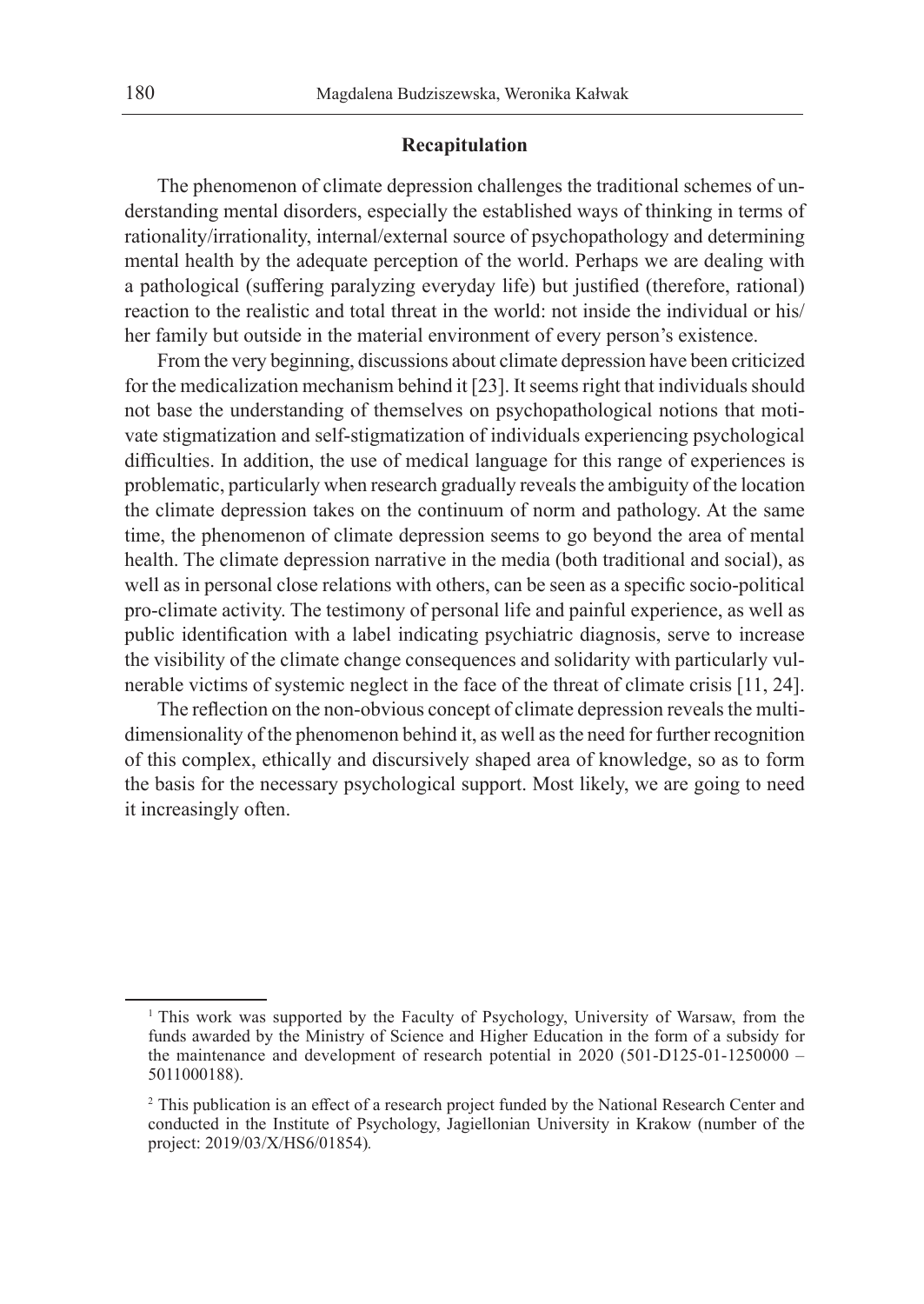#### **References**

- 1. Ramsey JL. *Można panikować* [documentary]. Ramsey JL, Malinowski S. scen. Polska, Ramsey United; 2020. 58 min.
- 2. Clayton S. *Mental health risk and resilience among climate scientists*. Nat. Clim. Chang. 2018; 8(4): 260–261.
- 3. PTS Newsletter. https://suicydologia.org/biuletyn-pts-listopadgrudzien-nr-18/ (retrieved: 31.07.2020).
- 4. Verplanken B, Roy D. *"My worries are rational, climate change is not": Habitual ecological worrying is an adaptive response*. PLoS One 2013; 8(9): e74708.
- 5. Majeed H, Lee J. *The impact of climate change on youth depression and mental health*. Lancet Planet. Health 2017; 1(3): e94–e95.
- 6. Torry WI. *Anthropological perspectives on climate change*. In: Chen RS, Boulding E, Schneider SH, editors. *Social science research and climate change*. Dordrecht: Springer; 1983. P. 205–227.
- 7. Dotto L. *Thinking the unthinkable: Civilization and rapid climate change*. Waterloo: Wilfrid Laurier University Press; 1988.
- 8. Lewis J. *The vulnerability of small island states to sea level rise: The need for holistic strategies*. Disasters 1990; 14(3): 241–249.
- 9. Lundberg A, editor. *The environment and mental health: A guide for clinicians*. New York: Routledge; 1998.
- 10. Clayton S, Manning CM, Hodge C. *Beyond storms and droughts: The psychological impacts of climate change*. Washington, DC: American Psychological Association and ecoAmerica; 2014.
- 11. Clayton S, Manning C, Krygsman K, Speiser M. *Mental health and our changing climate: Impacts, implications, and guidance*. Washington, DC: American Psychological Association and ecoAmerica; 2017.
- 12. Palinkas LA, Wong M. *Global climate change and mental health*. Curr. Opin. Psychol. 2020; 32: 12–16.
- 13. Fritze JG, Blashki GA, Burke S, Wiseman J. *Hope, despair and transformation: Climate change and the promotion of mental health and wellbeing*. Int. J. Ment. Health Syst. 2008; 2(1): 13.
- 14. Haseley D. *Climate change: Clinical considerations*. Int. J. Appl. Psychoanal. Stud. 2019; 16(2): 109–115.
- 15. Swim J, Clayton S, Doherty T, Gifford R, Howard G, Reser J et al. *Psychology and global climate change: Addressing a multi-faceted phenomenon and set of challenges. A report by the American Psychological Association's task force on the interface between psychology and global climate change*. Washington: American Psychological Association; 2009.
- 16. Seaman E. *Climate change on the therapist's couch: How mental health clinicians receive and respond to indirect psychological impacts of climate change in the therapeutic setting*. Masters Thesis, Smith College, Northampton, MA; 2016.
- 17. Weintrobe S. *The difficult problem of anxiety in thinking about climate change*. In: Weintrobe S, editor. *Engaging with climate change: Psychoanalytic and interdisciplinary perspectives*. New York: Routledge; 2013. P. 55–77.
- 18. Wohl MJ, Squires EC, Caouette J. *We were, we are, will we be? The social psychology of collective angst*. Soc. Personal. Psychol. Compass. 2012; 6(5): 379–391.